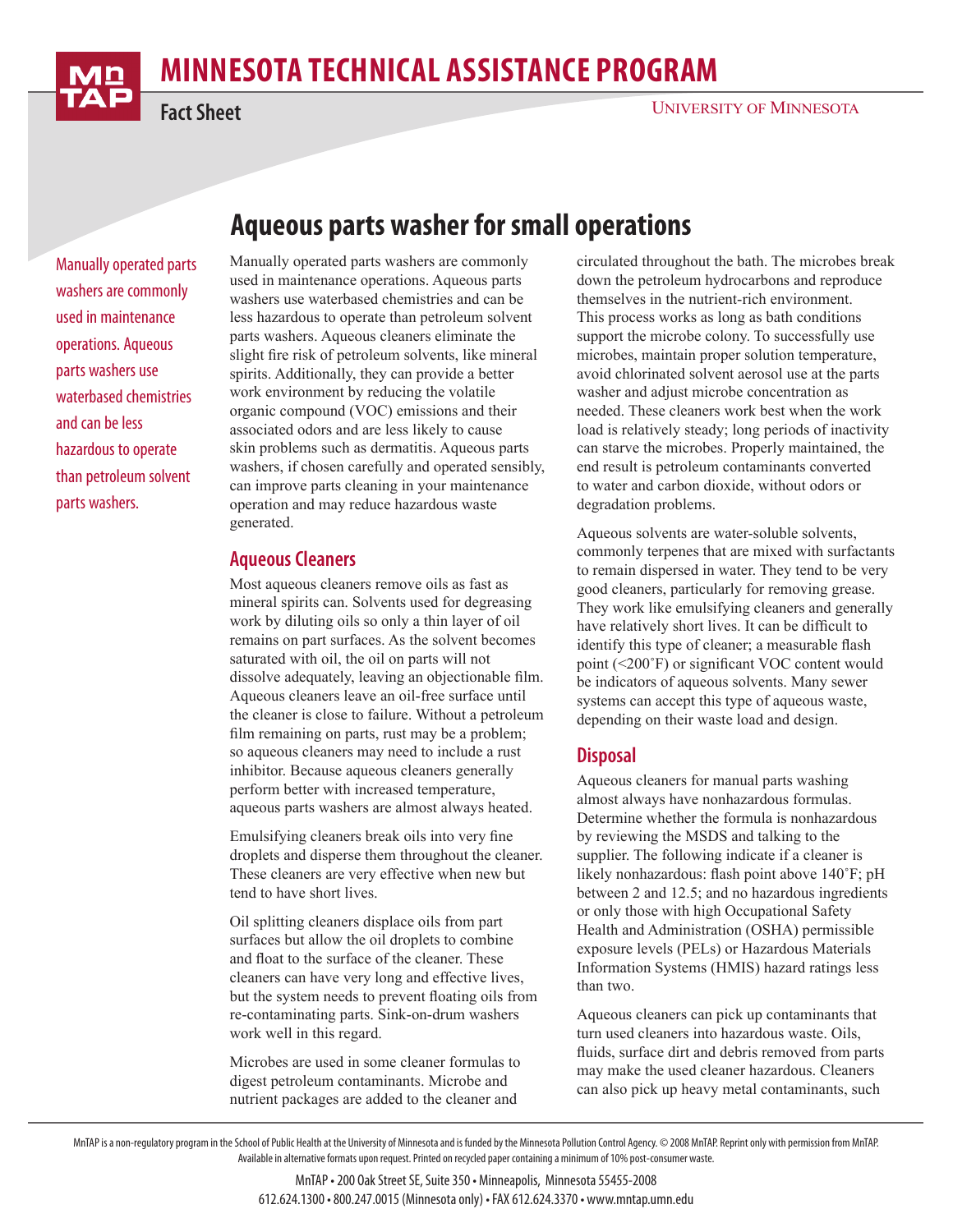as barium, cadmium, chrome and lead from the parts cleaned. Using carburetor cleaner, gasoline, kerosene or paint thinner near the parts washer, or on the parts going into the parts washer, can make the used cleaner hazardous. If the cleaner does not need disposal, as in the case of long-life cleaners, contamination does not matter as long as the level of contaminants remains low enough to allow proper operation of the cleaner.

A number of aqueous parts cleaning solutions are designed to operate indefinitely. Chemical additions are needed to make up for losses carried out on parts or from evaporation. While the solution does not require routine disposal, its waste includes used oil, and either sludge or filter waste.

The Minnesota Pollution Control Agency fact sheet *Managing Aqueous Parts Washers* #4.44 reviews how to assess and manage aqueous parts washer waste including oil, filters, sorbents and sludge.

#### **Aqueous Equipment**

Aqueous parts washers designed to remove or isolate oils, sludges and solids maximize the cleaning solution's life and effectiveness. Manufacturers have different designs and procedures for doing this. Oil separation features can include oil weirs, skimming devices, oil absorbents, and microbe or enzyme-based systems. Removed oils can be combined with existing waste oil streams for disposal.

Filtration is a common feature that removes particulate matter which would cause circulation pump wear, interfere with the

solution heater and degrade the cleaner. Add filtration to your current small parts washer by installing an automotive filter relocation kit. The Iowa Waste Reduction Center has illustrated step-by-step instructions at <www.iwrc.org/downloads/pdf/ partswasher1x1.pdf>.

Look for sink designs that have easy to reach drain sumps, drain trays, oil skimmers and filtration features. These help make equipment maintenance easier, allowing more time for part cleaning.

Other washer features are useful for certain applications. With immersion units, parts soak in a reservoir to aid in cleaning and reduce scrubbing time. Immersion chambers can use mechanical agitation to help with harder to remove soils. Ultrasonic cleaning systems use a soak chamber with transducers mounted on the sides and/or bottom. They produce high frequency sound waves that cause intense microscopic scrubbing of part surfaces, reaching blind holes and interior surface areas. This technology works well for complex parts needing precision cleaning without significant additional labor.

## **Cabinet Washers**

Manual aqueous parts washing can be replaced with a cabinetstyle aqueous parts washer when large parts or large quantities of heavily soiled parts require cleaning. Solutions are heated to higher temperatures and pressurized spray nozzles impact all the part surfaces. Cleaning labor can be significantly reduced because parts can be loaded into the cabinet, the wash cycle set on a timer and left until done.

## **Aqueous Parts Washer Equipment and Cleaning Product Supplies**

MnTAP maintains the following list solely as a service to Minnesota companies. This is not a complete list of suppliers and does not represent an endorsement by MnTAP. MnTAP, by providing this list, does not represent that the products and services do or do not ensure compliance with environmental and safety laws in any specific application.

| <b>Company</b>                                                                          | <b>Equipment</b>                                    | <b>Cleaners</b>             |
|-----------------------------------------------------------------------------------------|-----------------------------------------------------|-----------------------------|
| ADF Systems Ltd.<br>Humboldt, IA<br>800.959.1191<br>www.adfsystems.com                  | Cabinet washers<br>Manual parts washers             | Available                   |
| Alkota Cleaning Systems Inc.<br>Alcester, SD<br>800.255.6823<br>www.alkota.com          | Cabinet washers                                     |                             |
| ATEC<br>San Antonio, TX<br>800.531.5978<br>www.atec-trans-tool.com                      | Cabinet washers<br>Internal and external filtration | Microbial cleaning solution |
| <b>Better Engineering</b><br>Baltimore, MD<br>800.229.3380<br>www.betterengineering.com | Cabinet washers                                     | Available                   |
| <b>BioForce Services</b><br>Milwaukee, WI<br>414.350.4823<br>www.bioforceusainc.com     | Manual parts washers<br>Immersion washers           | Available                   |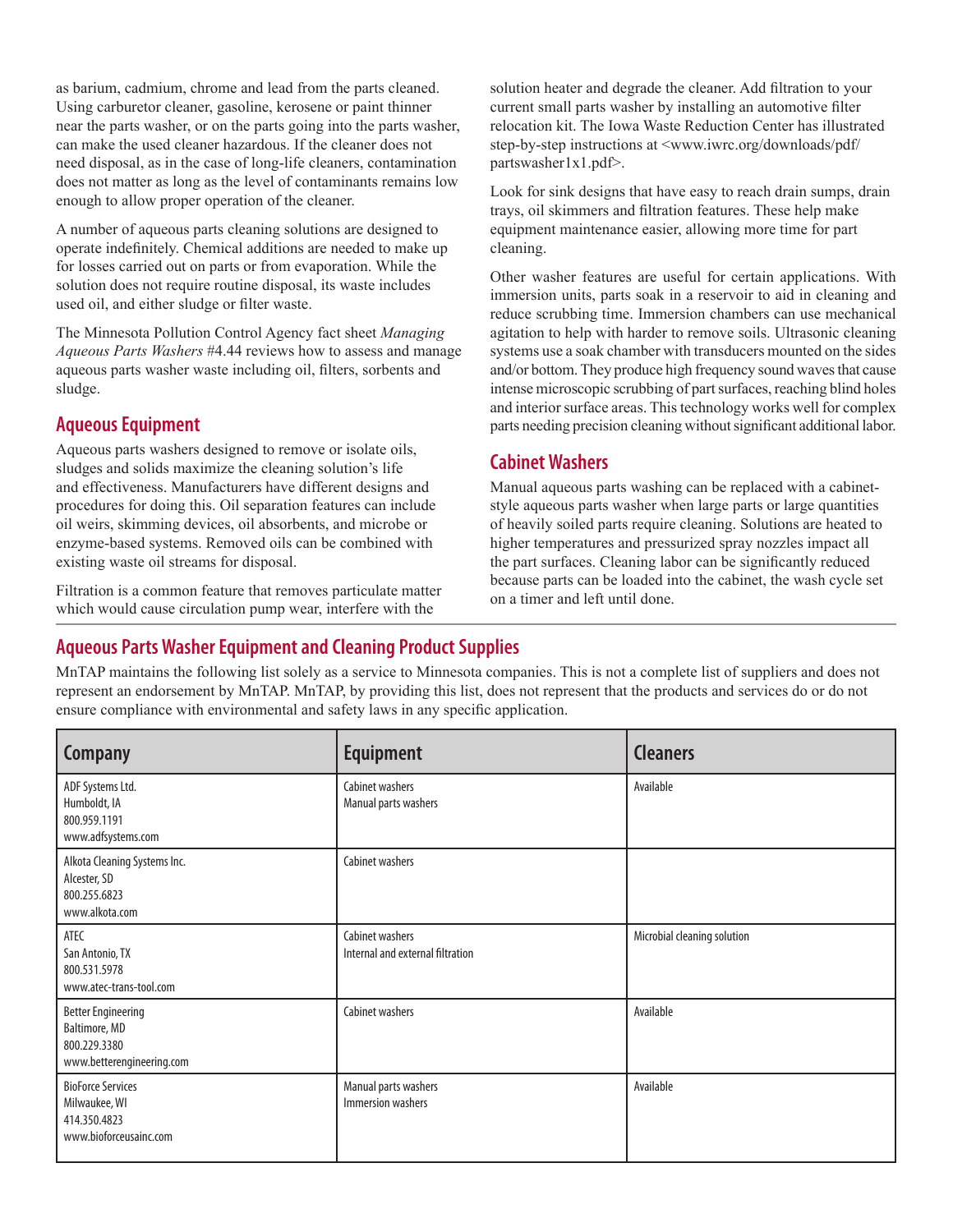| <b>Company</b>                                                                                                       | <b>Equipment</b>                                                                                                | <b>Cleaners</b>                                                                        |
|----------------------------------------------------------------------------------------------------------------------|-----------------------------------------------------------------------------------------------------------------|----------------------------------------------------------------------------------------|
| <b>Branson Ultrasonics</b><br>Danbury, CT<br>203.796.0400<br>www.bransoncleaning.com                                 | Ultrasonic cleaning systems                                                                                     | Available                                                                              |
| <b>Build-All Corporation</b><br>Milwaukee, WI<br>800.558.2148<br>www.build-all.com                                   | Manual parts washers<br>Immersion washers<br>Cabinet washers                                                    |                                                                                        |
| Seacole<br>Delano, MN<br>800.966.2909<br>www.seacole.com                                                             |                                                                                                                 | Long-lived, oil splitting cleaner, demonstrated performance<br>in manual parts washers |
| ChemFree Corp<br>Norcross, GA<br>800.521.7182<br>www.chemfree.com                                                    | Cabinet washers<br>Manual parts washers                                                                         | Microbial or bio-cleaners                                                              |
| Clarus Technologies LLC<br>Bellingham, WA<br>800.671.1514<br>www.clarustechnologies.com                              | Manual parts washers                                                                                            |                                                                                        |
| <b>Crest Ultrasonics Corporation</b><br>Trenton, NJ<br>800.992.7378<br>www.crest-ultrasonics.com                     | Ultrasonic cleaning systems, multiple stages and table-top<br>models<br><b>Ultrasonic tanks and transducers</b> | Available                                                                              |
| <b>Equipment Manufacturing Corporation</b><br>Santa Fe Springs, CA<br>888.833.9000<br>www.equipmentmanufacturing.com | Cabinet washers                                                                                                 |                                                                                        |
| <b>Fountain Industries Company</b><br>Albert Lea, MN<br>800.328.3594 ext 145<br>www.fountainindustries.com           | Cabinet washers<br>Manual parts washers<br>Immersion parts washers<br><b>Ultrasonic tanks</b>                   |                                                                                        |
| <b>Graymills Corp</b><br>Chicago, IL<br>773.248.6825<br>www.graymills.com                                            | Cabinet washers<br>Manual parts washers<br>Ultrasonic and immersion washers                                     | Various, including bioremediation cleaners                                             |
| Hotsu Equipment of Minnesota<br>Fridley, MN<br>800.229.4779<br>www.hotsuminnesota.com                                | Cabinet washers<br>Immersion parts washers                                                                      | Available                                                                              |
| JRI Industries<br>Springfield, MO<br>417.866.8855<br>www.jriindustries.com                                           | Cabinet washers<br>Agitation and immersion models                                                               | Available                                                                              |
| Kärcher Cuda Series Cleaning Systems<br>Camas, WA<br>888.319.0882<br>www.karcherpartswashers.com                     | Cabinet washers<br>Manual parts washers                                                                         | Available                                                                              |
| KleenTec<br>Albert Lea, MN<br>800.521.2740<br>www.kleentec.com                                                       | <b>Cabinet washers</b><br>Immersion and table top washers<br>Manual parts washers                               | Various, including bioremediation cleaners                                             |